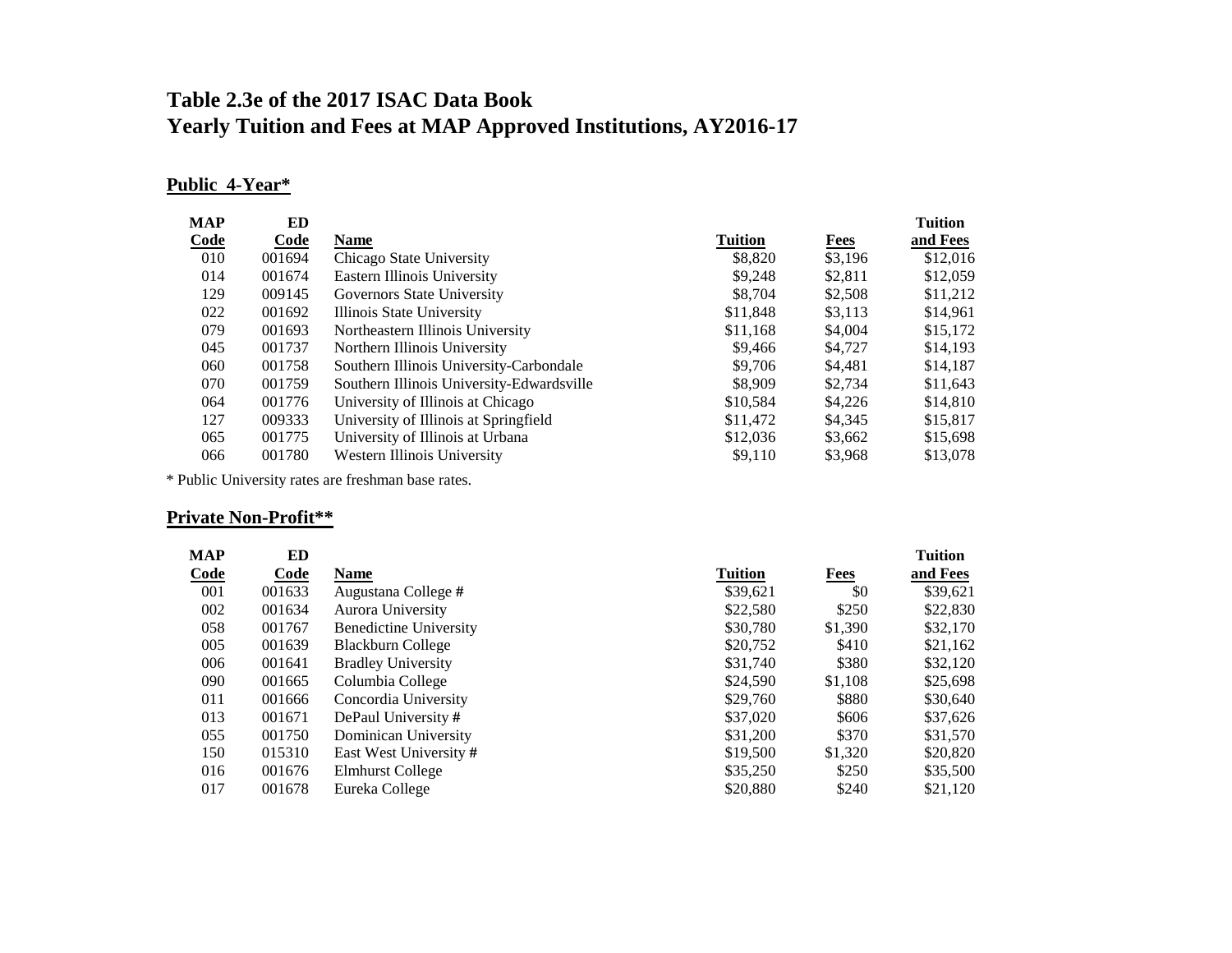# **Private Non-Profit, continued**

| <b>MAP</b> | <b>ED</b> |                                     |                |         | <b>Tuition</b> |
|------------|-----------|-------------------------------------|----------------|---------|----------------|
| Code       | Code      | Name                                | <b>Tuition</b> | Fees    | and Fees       |
| 019        | 001684    | Greenville College                  | \$25,488       | \$232   | \$25,720       |
| 098        | 001685    | Hebrew Theological College          | \$20,280       | \$360   | \$20,640       |
| 020        | 001688    | Illinois College                    | \$31,110       | \$550   | \$31,660       |
| 021        | 001691    | Illinois Institute of Technology    | \$43,500       | \$1,384 | \$44,884       |
| 023        | 001696    | Illinois Wesleyan University        | \$43,940       | \$202   | \$44,142       |
| 083        | 001700    | Judson University                   | \$27,850       | \$880   | \$28,730       |
| 026        | 001704    | Knox College #                      | \$42,532       | \$753   | \$43,285       |
| 027        | 001706    | <b>Lake Forest College</b>          | \$43,392       | \$724   | \$44,116       |
| 029        | 001707    | Lewis University                    | \$29,950       | \$100   | \$30,050       |
| 091        | 001708    | Lincoln Christian College           | \$13,888       | \$0     | \$13,888       |
| 030        | 001709    | Lincoln College                     | \$16,700       | \$1,000 | \$17,700       |
| 031        | 001710    | Loyola University                   | \$40,700       | \$1,332 | \$42,032       |
| 092        | 001716    | MacCormac College                   | \$12,000       | \$1,520 | \$13,520       |
| 034        | 001717    | Macmurray College                   | \$24,390       | \$720   | \$25,110       |
| 033        | 001722    | McKendree College                   | \$27,740       | \$1,000 | \$28,740       |
| 036        | 001724    | Millikin University                 | \$31,032       | \$704   | \$31,736       |
| 038        | 001725    | Monmouth College                    | \$35,300       | \$0     | \$35,300       |
| 145        | 008880    | Morrison Institute of Technology    | \$14,390       | \$1,400 | \$15,790       |
| 043        | 001733    | National Louis University #         | \$18,000       | \$390   | \$18,390       |
| 044        | 001734    | North Central College #             | \$36,474       | \$180   | \$36,654       |
| 046        | 001735    | North Park University               | \$26,840       | \$0     | \$26,840       |
| 048        | 001739    | Northwestern University #           | \$50,424       | \$432   | \$50,856       |
| 049        | 001741    | <b>Olivet Nazarene University</b>   | \$32,950       | \$990   | \$33,940       |
| 052        | 001745    | Quincy University                   | \$25,998       | \$1,103 | \$27,101       |
| 007        | 001746    | Robert Morris University-Illinois # | \$25,800       | \$450   | \$26,250       |
| 053        | 001748    | Rockford University                 | \$29,050       | \$130   | \$29,180       |
| 054        | 001749    | Roosevelt University                | \$28,119       | \$0     | \$28,119       |
| 059        | 001756    | <b>Shimer College</b>               | \$31,000       | \$4,440 | \$35,440       |
| 152        | 015415    | St. Augustine College               | \$17,600       | \$0     | \$17,600       |
| 069        | 001768    | St. Xavier University               | \$31,220       | \$1,030 | \$32,250       |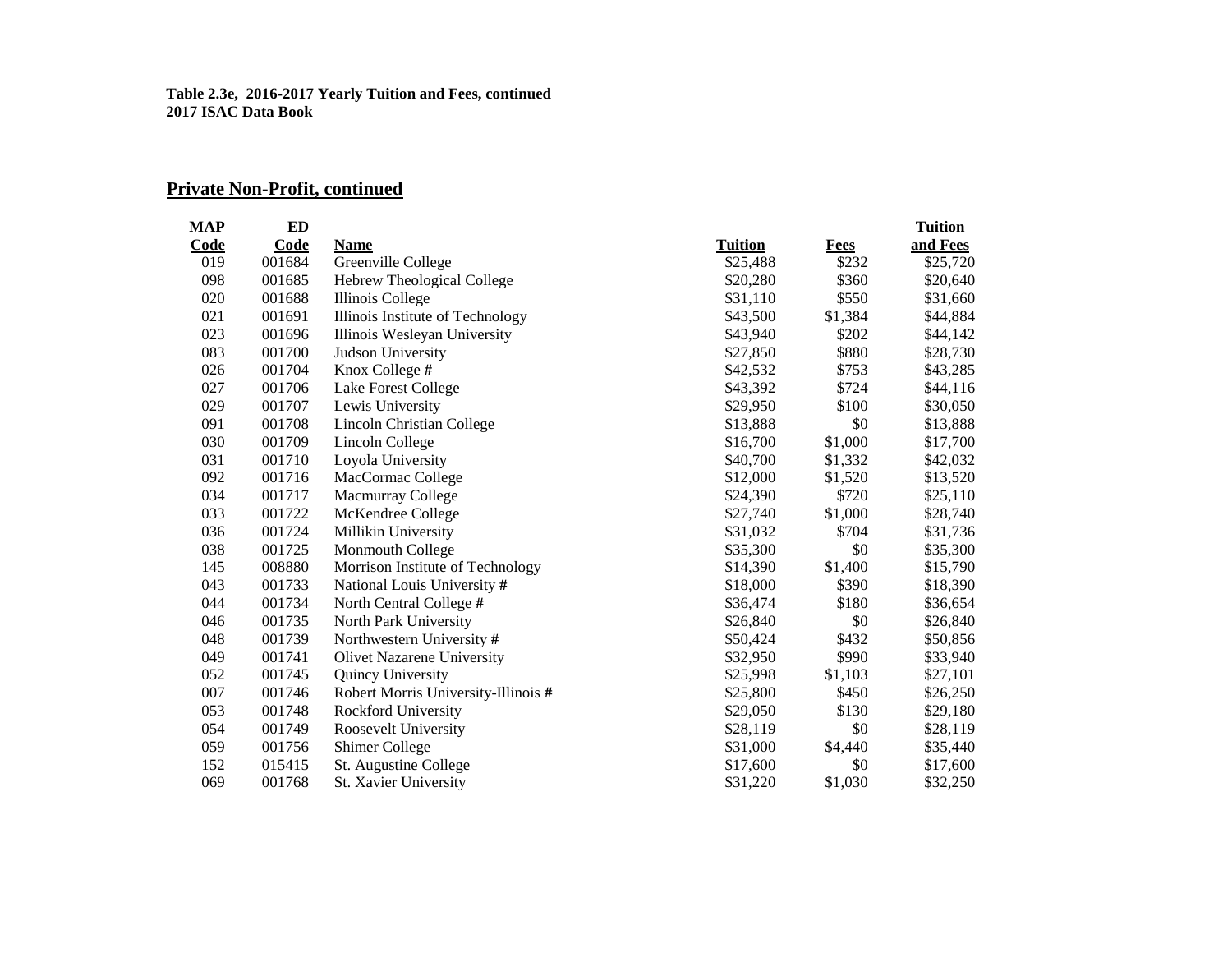# **Private Non-Profit, continued**

| MAP  | ED     |                                         |                |         | <b>Tuition</b> |
|------|--------|-----------------------------------------|----------------|---------|----------------|
| Code | Code   | <b>Name</b>                             | <b>Tuition</b> | Fees    | and Fees       |
| 144  | 013816 | Telshe Yeshiva                          | \$13,500       | \$0     | \$13,500       |
| 068  | 001753 | The School of the Art Institute         | \$47,904       | \$840   | \$48,744       |
| 062  | 001774 | The University of Chicago #             | \$50,997       | \$2,652 | \$53,649       |
| 076  | 001771 | <b>Trinity Christian College</b>        | \$27,200       | \$250   | \$27,450       |
| 081  | 001772 | <b>Trinity International University</b> | \$29,660       | \$470   | \$30,130       |
| 057  | 001664 | University of St. Francis               | \$30,520       | \$320   | \$30,840       |
| 102  | 001778 | Vandercook College of Music             | \$25,440       | \$1,740 | \$27,180       |
| 067  | 001781 | <b>Wheaton College</b>                  | \$34,050       | \$0     | \$34,050       |

\*\*Private Non-Profit rates are main program rates, excluding specialty and alternate programs.

### **Public 2-Year\*\*\***

| MAP  | ED     |                                    |         |         | <b>Tuition</b> |
|------|--------|------------------------------------|---------|---------|----------------|
| Code | Code   | Name                               | Tuition | Fees    | and Fees       |
| 103  | 001638 | <b>Black Hawk College</b>          | \$4,704 | \$0     | \$4,704        |
| 106  | 007265 | Carl Sandburg College              | \$4,960 | \$50    | \$5,010        |
| 032  | 006656 | College of DuPage                  | \$3,269 | \$1,051 | \$4,320        |
| 074  | 007694 | College of Lake County             | \$3,584 | \$736   | \$4,320        |
| 012  | 001669 | Danville Area Community College    | \$4,000 | \$480   | \$4,480        |
| 015  | 001675 | Elgin Community College            | \$4,000 | \$12    | \$4,012        |
| 147  | 014090 | <b>Frontier Community College</b>  | \$2,656 | \$810   | \$3,466        |
| 114  | 001652 | Harold Washington College          | \$3,506 | \$0     | \$3,506        |
| 087  | 003961 | Harper College                     | \$3,816 | \$626   | \$4,442        |
| 110  | 001648 | Harry S. Truman College            | \$3,506 | \$0     | \$3,506        |
| 124  | 030838 | <b>Heartland Community College</b> | \$4,320 | \$288   | \$4,608        |
| 084  | 001681 | <b>Highland Community College</b>  | \$4,128 | \$766   | \$4,894        |
| 056  | 006753 | Illinois Central College           | \$4,480 | \$0     | \$4,480        |
| 028  | 001705 | Illinois Valley Community College  | \$3,731 | \$247   | \$3,978        |
| 122  | 008076 | John A. Logan College              | \$3,488 | \$160   | \$3,648        |
| 140  | 012813 | John Wood Community College        | \$4,448 | \$576   | \$5,024        |
| 024  | 001699 | Joliet Junior College              | \$3,008 | \$992   | \$4,000        |
| 037  | 007690 | Kankakee Community College         | \$4,128 | \$416   | \$4,544        |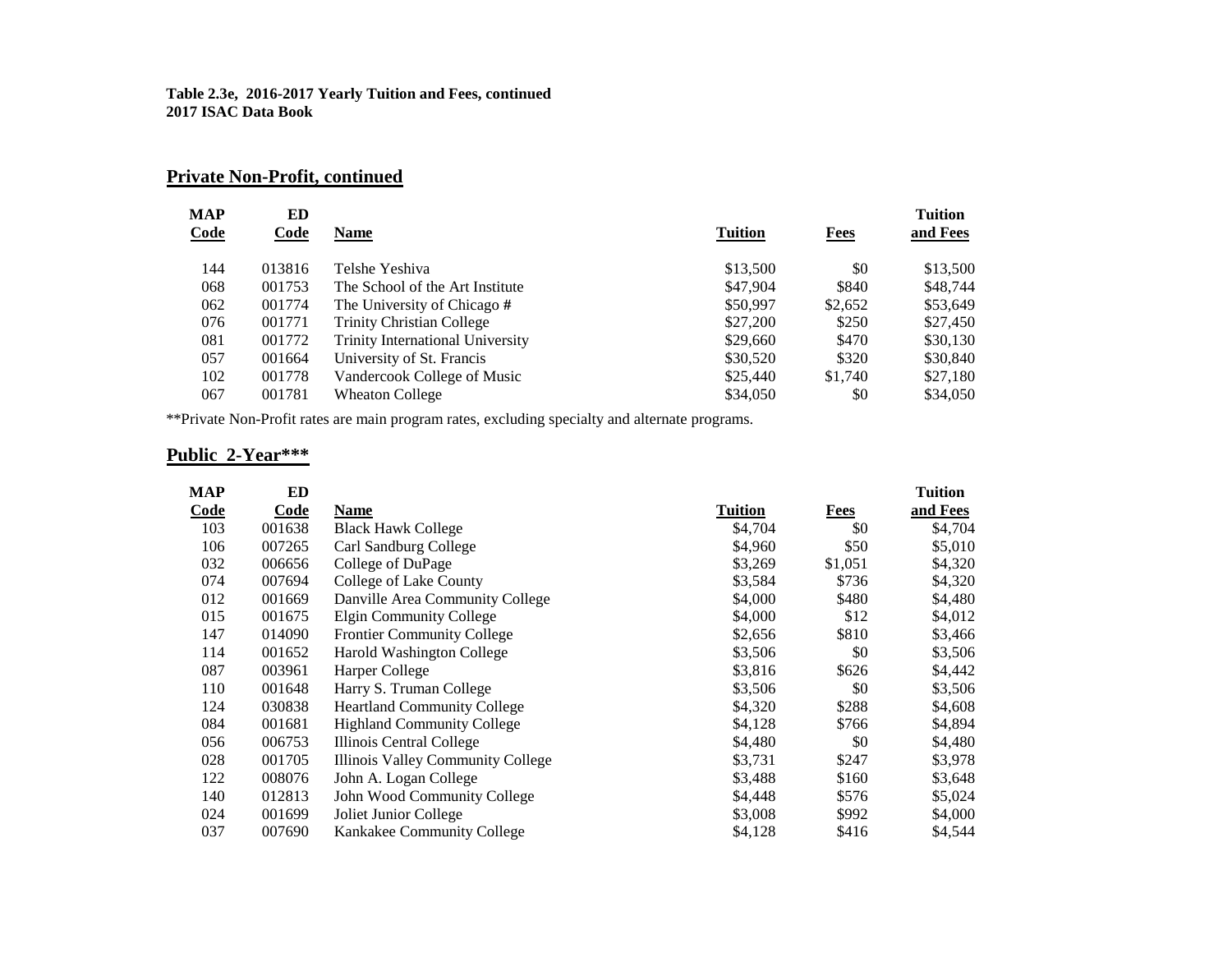# **Public 2-Year, continued**

| <b>MAP</b> | ED     |                                       |                |             | <b>Tuition</b> |
|------------|--------|---------------------------------------|----------------|-------------|----------------|
| Code       | Code   | <b>Name</b>                           | <b>Tuition</b> | <b>Fees</b> | and Fees       |
| 008        | 001701 | Kaskaskia College                     | \$4,256        | \$512       | \$4,768        |
| 116        | 001654 | Kennedy-King College                  | \$3,506        | \$0         | \$3,506        |
| 009        | 007684 | Kishwaukee College                    | \$4,128        | \$576       | \$4,704        |
| 105        | 007644 | Lake Land College                     | \$3,280        | \$762       | \$4,042        |
| 131        | 010020 | Lewis & Clark Community College       | \$3,616        | \$736       | \$4,352        |
| 118        | 007170 | <b>Lincoln Land Community College</b> | \$3,680        | \$352       | \$4,032        |
| 126        | 009786 | Lincoln Trail College                 | \$2,656        | \$810       | \$3,466        |
| 112        | 001650 | Malcolm X College                     | \$3,506        | \$0         | \$3,506        |
| 120        | 007691 | McHenry County College                | \$3,328        | \$302       | \$3,630        |
| 121        | 007692 | Moraine Valley Community College      | \$3,814        | \$654       | \$4,468        |
| 040        | 001728 | Morton College                        | \$2,816        | \$1,076     | \$3,892        |
| 130        | 009896 | <b>Oakton Community College</b>       | \$3,944        | \$190       | \$4,134        |
| 115        | 001653 | Olive-Harvey College                  | \$3,506        | \$0         | \$3,506        |
| 108        | 001742 | <b>Olney Central College</b>          | \$2,656        | \$810       | \$3,466        |
| 107        | 007118 | Parkland College                      | \$4,368        | \$656       | \$5,024        |
| 073        | 001640 | Prairie State College                 | \$4,256        | \$816       | \$5,072        |
| 041        | 007119 | Rend Lake College                     | \$3,520        | \$480       | \$4,000        |
| 111        | 001649 | Richard J. Daley College              | \$3,506        | \$0         | \$3,506        |
| 133        | 010879 | <b>Richland Community College</b>     | \$4,128        | \$384       | \$4,512        |
| 085        | 001747 | <b>Rock Valley College</b>            | \$3,200        | \$334       | \$3,534        |
| 088        | 001752 | Sauk Valley Community College         | \$3,552        | \$372       | \$3,924        |
| 075        | 007693 | <b>Shawnee Community College</b>      | \$3,488        | \$160       | \$3,648        |
| 063        | 001769 | South Suburban College                | \$4,320        | \$568       | \$4,888        |
| 078        | 001757 | Southeastern Illinois College         | \$3,168        | \$448       | \$3,616        |
| 004        | 001636 | Southwestern Illinois College         | \$3,488        | \$160       | \$3,648        |
| 077        | 001643 | Spoon River College                   | \$4,000        | \$1,760     | \$5,760        |
| 047        | 001773 | <b>Triton College</b>                 | \$3,616        | \$512       | \$4,128        |
| 082        | 001779 | Wabash Valley College                 | \$2,656        | \$810       | \$3,466        |
| 096        | 006931 | <b>Waubonsee Community College</b>    | \$3,776        | \$256       | \$4,032        |
| 117        | 001655 | Wilbur Wright College                 | \$3,506        | \$0         | \$3,506        |

\*\*\*Public 2-Year rates are the regular base rate excluding specialty programs.